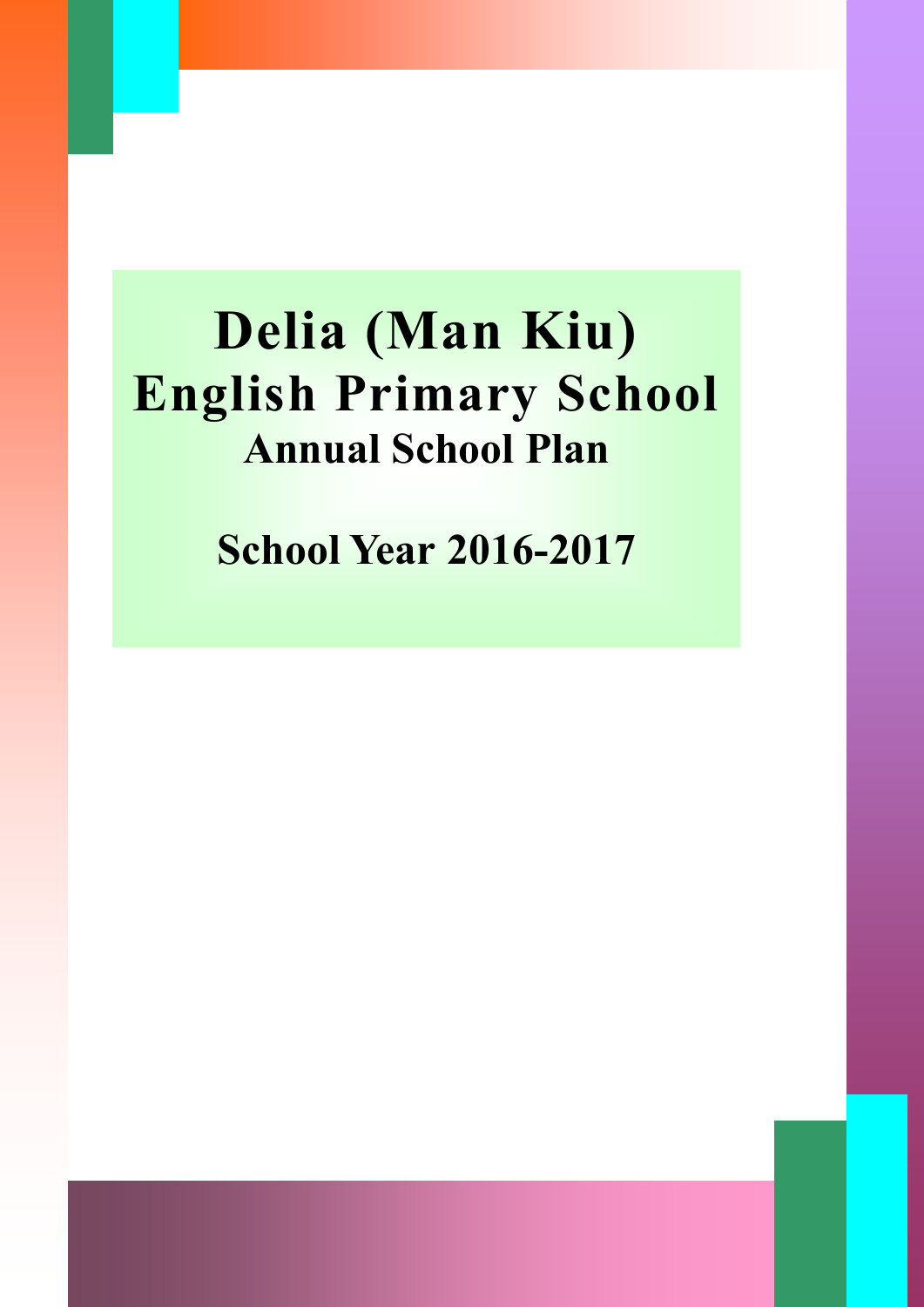## School Vision & Mission

## **Vision and Mission:**

We envision Delia (Man Kiu) English Primary School to become "**OUR HOME**". Of which, students are **O**pen-minded, strive to **U**nderstand people of different cultures and places with mutual **R**espect. Thereafter, achieving a society of **H**armony is students' **O**bligation by fulfilling the virtues of **M**orality and **E**quality.

The school devotes to actualize the vision in accordance with the spirit of school motto "Harmony in Diversity". The school is committed to cater appropriate education for students with diverse needs in knowledge, skills and attitude, despite their ethnicities, beliefs and socioeconomic background.

## 抱負與使命:

「大家庭」是地利亞(閩僑)英文小學的辦學抱負,旨在培育學生以開放及互相 尊重的態度去了解並欣賞不同文化與地域的人。從而以責任感、道德心和平等 觀來創造和諧社會。

學校本著「和而不同」的校訓精神,致力實現「大家庭」的辦學抱負。不論種 族、信仰和貧富,學校積極針對學生在知識、技能與人格等不同學習需要、為 他們提供適切的培養。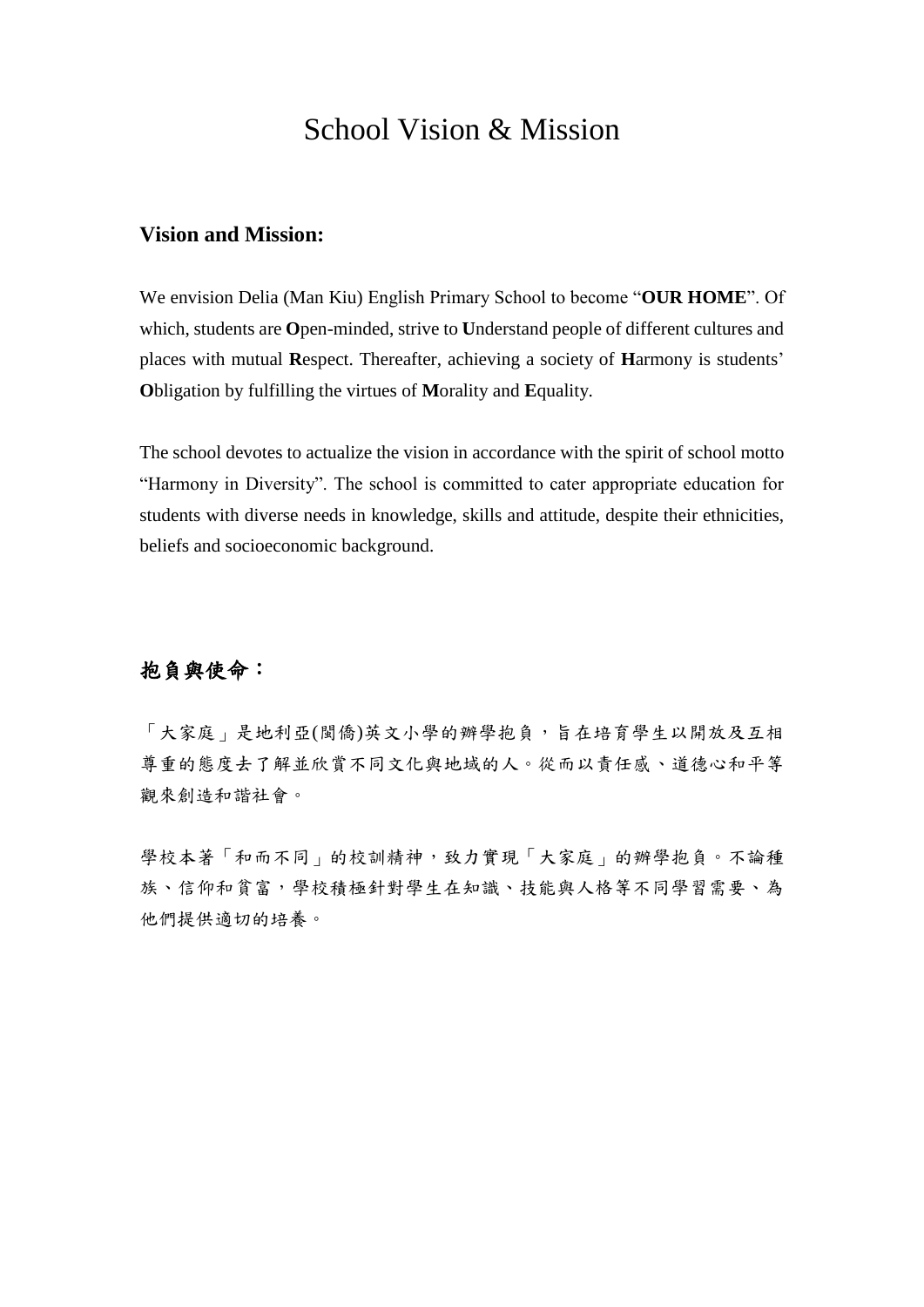## **Delia (Man Kiu) English Primary School Annual School Plan School Year 2016-2017**

## **Major Concerns**

- 1. Enhance effectiveness of learning and teaching
- 2. Establish students' healthy school life
- 3. Enhance students' moral education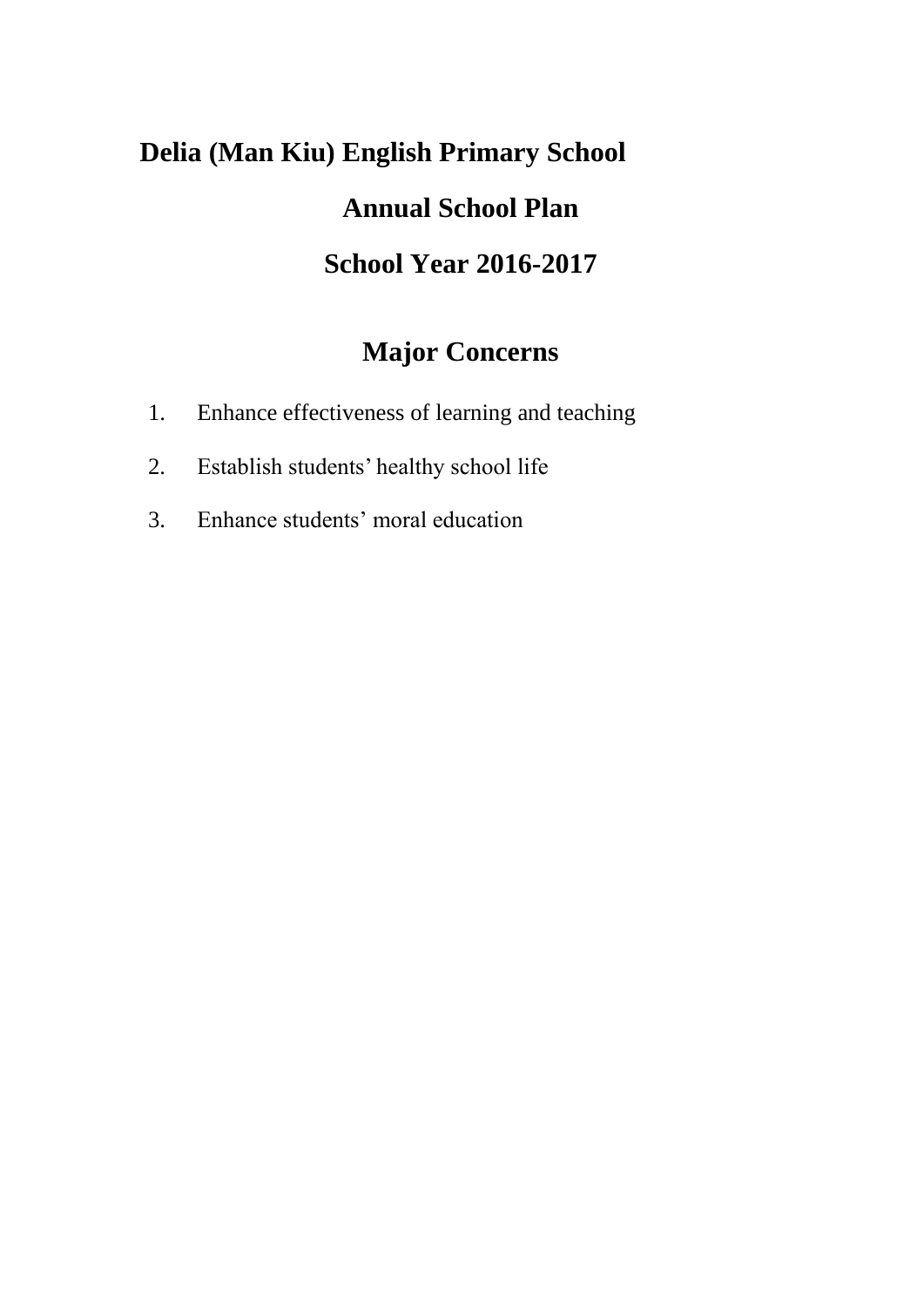## **Administration**

| <b>Intended Outcome(s)</b>                                    | <b>Success Criteria</b>                                                                                              | <b>Strategy/Task</b>                                                                                                                                                         | <b>Evaluation Method</b>                                                                                                                 | Person in     |
|---------------------------------------------------------------|----------------------------------------------------------------------------------------------------------------------|------------------------------------------------------------------------------------------------------------------------------------------------------------------------------|------------------------------------------------------------------------------------------------------------------------------------------|---------------|
|                                                               |                                                                                                                      |                                                                                                                                                                              |                                                                                                                                          | charge        |
| Enhance effectiveness of<br>learning and teaching             | • Positive feedback from<br>teachers                                                                                 | • Professional Development<br>Subsidy Scheme<br>- Encourage teachers to attend<br>training and conduct sharing<br>sessions                                                   | Observation<br>CPD record<br>$\bullet$<br>Teachers' evaluation<br>$\bullet$                                                              | Principal, AP |
|                                                               | • All teachers have used the<br>iPad in teaching                                                                     | • Encourage e-learning                                                                                                                                                       | Teachers' evaluation                                                                                                                     |               |
| Enhance students' healthy<br>school life & moral<br>education | • More than 80% of teachers<br>agree that there is an<br>overall improvement in<br>students' health and<br>attitude. | • Coordinate with the subject<br>panels and the student support<br>group in encouraging students<br>to take part in sports activities<br>and green Monday activities<br>etc. | Observation<br>$\bullet$<br>Statistics of students'<br>$\bullet$<br>participation<br>Evaluation of teachers<br>$\bullet$<br>and students | Principal, AP |
|                                                               |                                                                                                                      | • Coordinate with the Student<br>Support Group in moral<br>education programme (i.e.<br>Value Education).                                                                    | Observation<br>Report and reflection<br>$\bullet$                                                                                        | Principal, AP |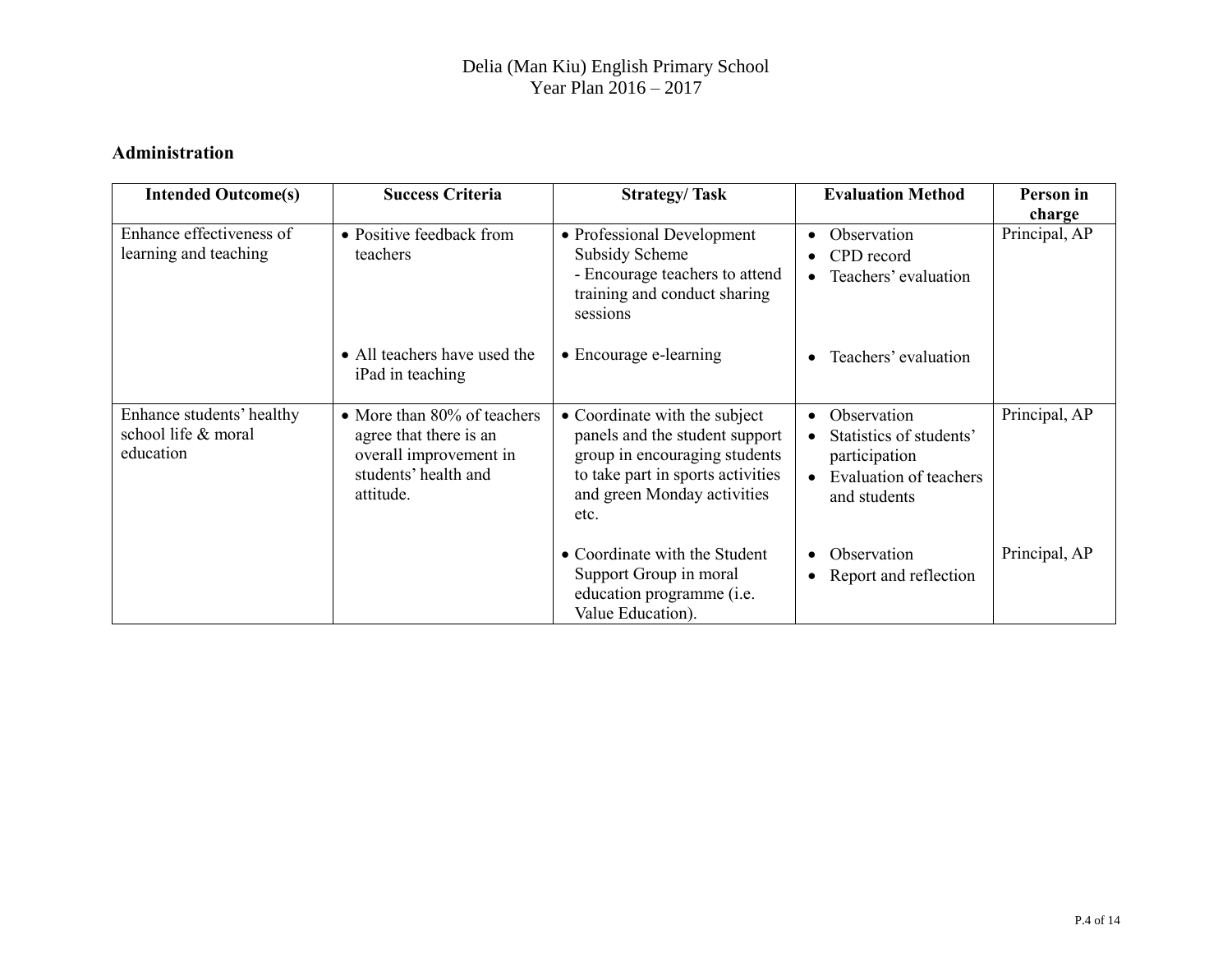Chinese Language

## 本科目標: 1. 中文科課程改革; 2. 培養學生閱讀習慣; 3. 提升學生學習中文興趣及能力

| 目標/範疇         | 關注事項                      | 評估方法                                    | 策略/工作                                                                                                                                                                                                            | 成功準則                                                                         | 時間表                  | 負責人         |
|---------------|---------------------------|-----------------------------------------|------------------------------------------------------------------------------------------------------------------------------------------------------------------------------------------------------------------|------------------------------------------------------------------------------|----------------------|-------------|
| 營造學習風<br>氣與環境 | 中文科<br>課程改革               | ✧<br>觀課<br>✧<br>學生測考<br>成績<br>同儕備課<br>✧ | $\leftrightarrow$<br>優化低年級課程透過每星期同儕備課,各<br>級老師作教材教具設計、經驗分享及意見<br>交流,檢討過往課程上之不足,以優化低<br>年級課程,提升學習效能。<br>✧<br>發展高年級課程<br>每兩星期進行同儕備課,共同討論及作經<br>驗分享,進行單元教學及工作紙設計,以<br>發展高年級課程,完善本校中文科課程。                            | 100%老師參<br>✧<br>與設計<br>學生於聽、<br>✧<br>說、讀、寫<br>四方面的能<br>力有所提<br>升。            | 全年進行                 | 中文科<br>科任老師 |
|               | 培養學生<br>閲讀習慣              | 圖書課<br>✧<br>閱讀計劃<br>✧<br>✧<br>教師觀察      | $\Leftrightarrow$<br>圖書課<br>每月一至兩次圖書課,教授學生閱讀技<br>巧,引導及培養學生培養良好閱讀習慣。<br>閱讀計劃<br>✧<br>閲讀計劃中設金、銀、銅獎及閱讀龍虎<br>榜,透過閱讀計劃以鼓勵學生多閱讀。                                                                                       | ✧<br>70%學生喜愛<br>閱讀中文圖<br>書<br>70%學生每月<br>✧<br>有借閲中文<br>圖書習慣。                 | 全年進行                 | 中文科<br>科任老師 |
|               | 提升學生<br>學習中文<br>興趣及能<br>力 | $\Leftrightarrow$<br>教師觀察               | ✧<br>中文活動課<br>每月一次中文活動課,透過不同的學習材<br>料(動畫、卡通、遊戲、説故事訓練教<br>材),刺激學生的學習,引起學習動機,<br>提升學習興趣及效能。<br>中文説故事比賽<br>✧<br>透過畫劇、唱歌及舞步的元素,發揮學生<br>創意,引起學習動機,提升學生的説話及<br>協作能力。<br>創意寫作比賽<br>✧<br>透過不同形式不同主題,發揮學生創意,<br>提升學生寫作能力。 | ✧<br>$60\%$ 學生對學<br>習中文感興<br>趣<br>學生於聽、<br>✧<br>說、讀、寫<br>四方面的能<br>力有所提<br>高。 | 全年進行<br>每年一次<br>每年四次 | 中文科<br>科任老師 |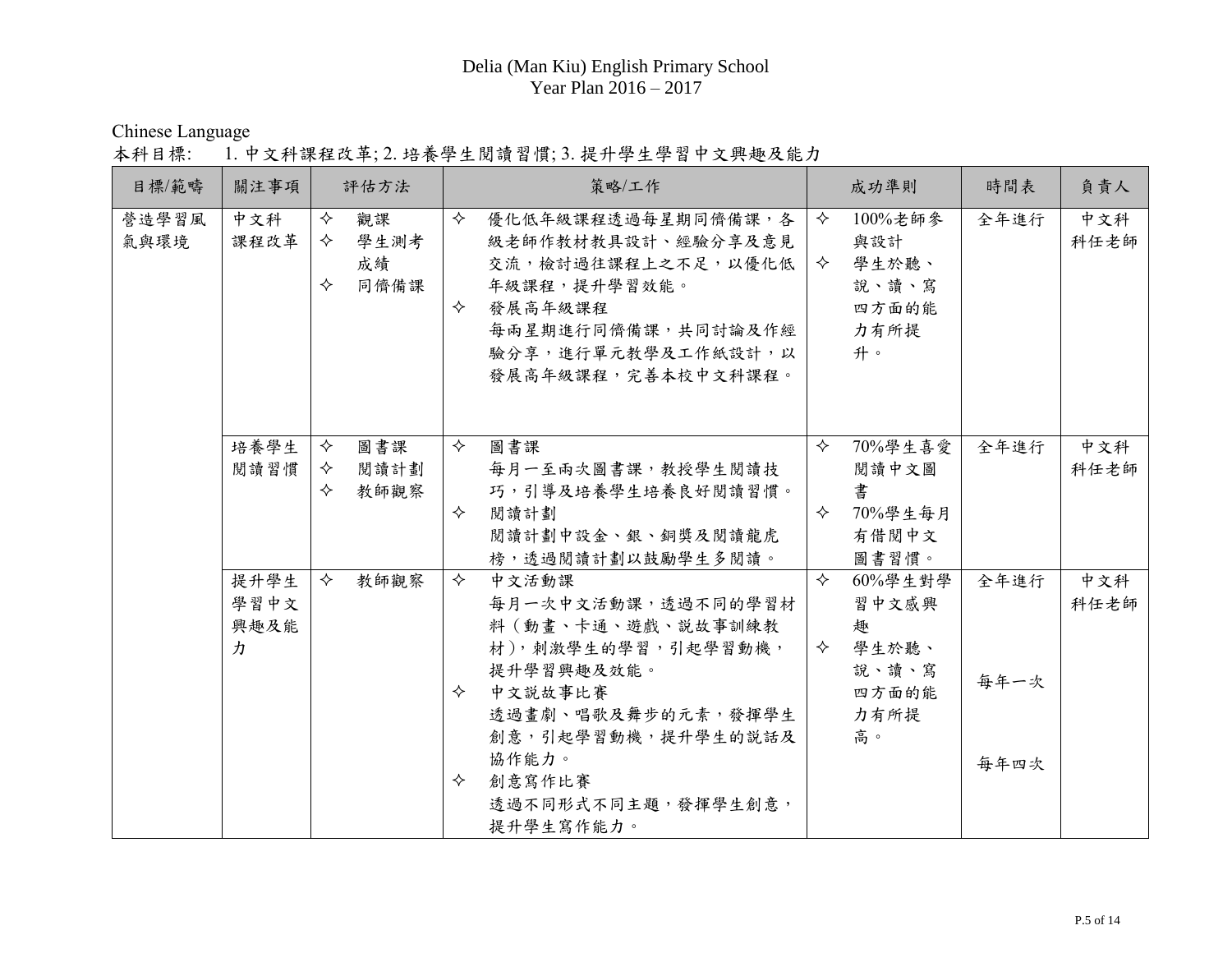## English Language

| <b>Intended</b><br><b>Outcomes(s)</b>                         | <b>Success Criteria</b>                                                                                                                                                                                                                      | <b>Strategy / Task</b>                                                                                                                                                        | <b>Evaluation Method</b>                                      | Person in<br>charge | <b>Remarks</b> |
|---------------------------------------------------------------|----------------------------------------------------------------------------------------------------------------------------------------------------------------------------------------------------------------------------------------------|-------------------------------------------------------------------------------------------------------------------------------------------------------------------------------|---------------------------------------------------------------|---------------------|----------------|
|                                                               |                                                                                                                                                                                                                                              |                                                                                                                                                                               |                                                               |                     |                |
| Facilitating<br>the<br>development<br>of a reading<br>culture | 1. More than 30% of the<br>students can get the<br>English<br>Extensive<br>Reading Awards at the<br>end of each term. More<br>20%<br>of<br>the<br>than<br>students can get the<br>Best Reading Journal<br>Awards at the end of<br>each term. | 1. English Reading Schemes<br>Introducing the English Extensive<br>Reading Awards and Best Reading<br>Journal Awards to encourage students<br>to develop their reading habits | 1. Records from<br>reading journals and<br>teachers' comments | English<br>teachers |                |
|                                                               | 2. Students<br>engage<br>in<br>active reading in their<br>library lessons.                                                                                                                                                                   | 2. Library lessons<br>Reserving one English lesson as the<br>library lesson every two weeks.                                                                                  | 2. Lesson<br>observation                                      | English<br>teachers |                |
|                                                               | 3. More than $50\%$ of the<br>students borrow books<br>from the classroom<br>library box regularly.                                                                                                                                          | 3. Classroom library<br>Encouraging students to borrow books<br>to read from the classroom library box.                                                                       | 3. Records<br>from<br>classroom library                       | Class<br>teachers   |                |
|                                                               | 4. More than 80% of the<br>students actively find<br>news and share it with<br>class in the newspaper<br>reading lesson.                                                                                                                     | 4. Newspaper reading activities<br>Encouraging students to find news and<br>bring it to class for sharing and<br>discussion every two weeks.                                  | 4. Lesson<br>observation                                      | English<br>teachers |                |
|                                                               | 5. More than 40% of the<br>new students apply for<br>public library cards<br>through the school.                                                                                                                                             | 5. Public library cards application<br>Continuing to encourage and help new<br>students to apply for public library<br>cards.                                                 | 5. No. of applicants                                          | Admin.<br>Staff     |                |
|                                                               | 6. More than 50% of the<br>students borrow books                                                                                                                                                                                             | 6. Library loan service<br>Resuming loan service from the school                                                                                                              | 6. Loan Records                                               | Librarian           |                |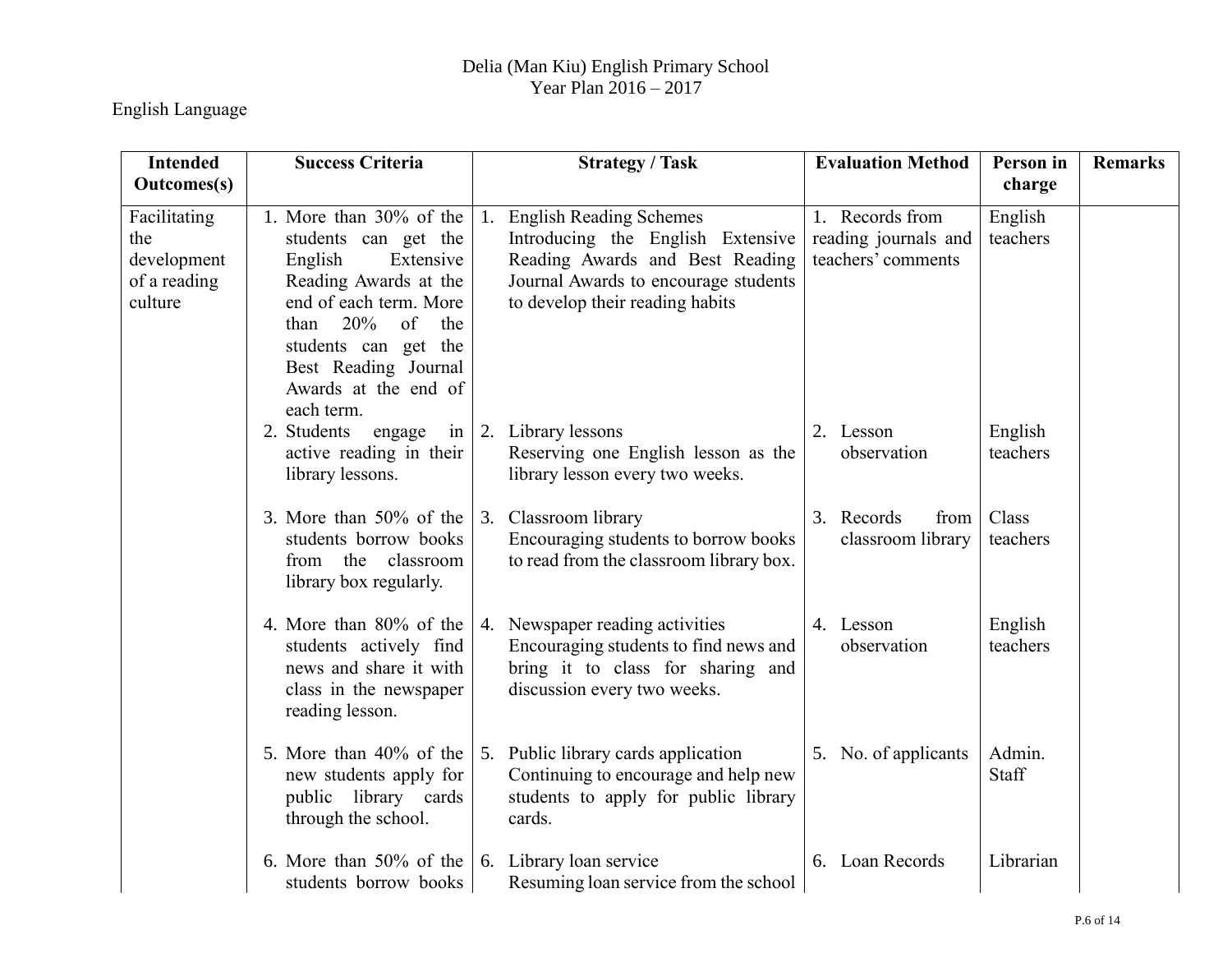|                                                                                                     |    |                                                                                                                               | Delia (Man Kiu) English Primary School<br>Year Plan $2016 - 2017$                                                                                                                                                                      |    |                                                                              |                     |  |
|-----------------------------------------------------------------------------------------------------|----|-------------------------------------------------------------------------------------------------------------------------------|----------------------------------------------------------------------------------------------------------------------------------------------------------------------------------------------------------------------------------------|----|------------------------------------------------------------------------------|---------------------|--|
|                                                                                                     |    | from the school library.                                                                                                      | library. Enrich the library stock, esp.<br>interesting story books.                                                                                                                                                                    |    |                                                                              |                     |  |
|                                                                                                     |    | <b>7.</b> More than 25% of the<br>students<br>subscribe<br>English newspapers.                                                | 7. English newspaper subscriptions<br>Providing two copies of free English<br>newspaper to each class. Helping<br>students subscribe "Goodies" and<br>"Junior Standard".                                                               |    | 7. No. of subscribers                                                        |                     |  |
| Promoting<br>"assessment<br>for learning"<br>through<br>greater use of<br>formative<br>assessments, | 1. | 90%<br>More than<br>of<br>students pass the usage<br>tests and exams                                                          | 1. J.6 Usage Quizzes<br>Setting unit quizzes for J.6 students as<br>formative assessment. The 4 unit<br>quizzes contribute 40% of the total<br>mark of the Usage Revision Test in<br>each term.                                        | 1. | from<br>Results<br>quizzes                                                   | English<br>teachers |  |
| expanding<br>"assessment<br>for learning"<br>to<br>"assessment<br>as learning"                      | 2. | More than $90\%$<br>$of \mid$<br>students<br>pass the dictations and<br>usage tests and exams.                                | 2. Pre-dictations and usage quizzes for all<br>levels<br>Conducting weekly pre-dictation and<br>unit mini-quizzes to keep track on<br>learning progress<br>students'<br>and<br>evaluate their performance by giving<br>useful feedback | 2. | Results<br>from<br>pre-dictations<br>and quizzes                             | English<br>teachers |  |
|                                                                                                     | 3. | Students are able to<br>reflect on and evaluate<br>their own performance<br>English learning<br>1n<br>activities effectively. | 3. Self-evaluation<br>Helping students set goals, and<br>monitor, reflect on and evaluate their<br>own learning in English learning<br>activities                                                                                      | 3. | Lesson<br>observation                                                        | English<br>teachers |  |
| Reinforcing<br>phonetic<br>knowledge of<br>students                                                 |    | 1. More than $90\%$ of   1. J.1 & 2 phonics lesson<br>students<br>show<br>improvement in spelling<br>and reading              | Providing a weekly phonics lesson to<br>help build phonetic knowledge of<br>junior level students                                                                                                                                      |    | 1. Results<br>from<br>dictation,<br>speaking exams,<br>lesson<br>observation | Net<br>teacher      |  |
|                                                                                                     | 2. | the<br>make<br>correct                                                                                                        | Students are able to $\vert$ 2. Using IT support in phonics teaching<br>Making use of phonics apps and                                                                                                                                 | 2. | Lesson<br>observation                                                        | English<br>teachers |  |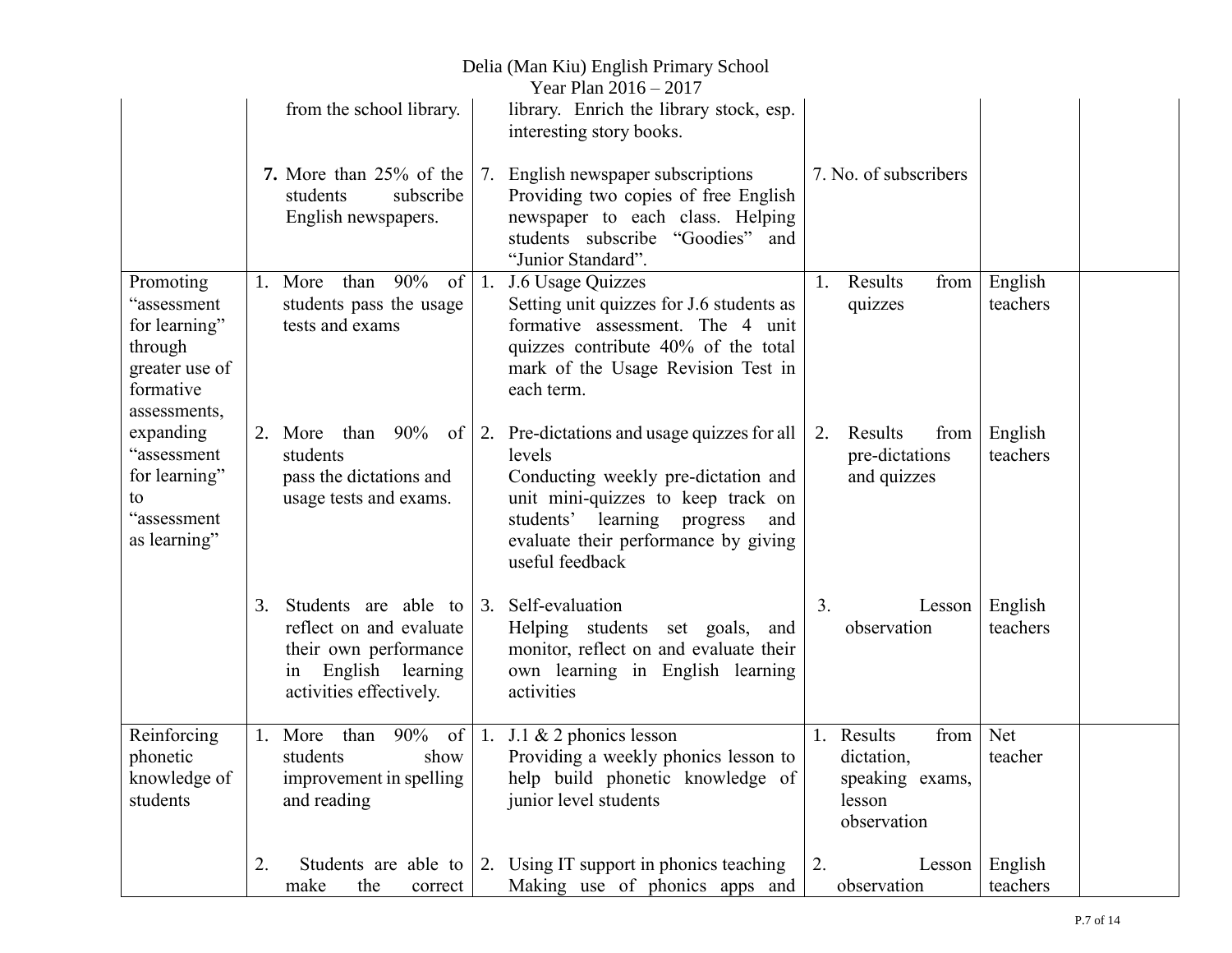## Delia (Man Kiu) English Primary School

|                                                                                                                                                  |    |                                                                                                                                                                                    |    | Year Plan 2016 - 2017                                                                                                                                                                                                                                                                                  |    |                                                                                                       |                                     |  |
|--------------------------------------------------------------------------------------------------------------------------------------------------|----|------------------------------------------------------------------------------------------------------------------------------------------------------------------------------------|----|--------------------------------------------------------------------------------------------------------------------------------------------------------------------------------------------------------------------------------------------------------------------------------------------------------|----|-------------------------------------------------------------------------------------------------------|-------------------------------------|--|
|                                                                                                                                                  |    | pronunciation of some<br>unknown words with<br>the help of phonics apps<br>electronic<br>and<br>resources.                                                                         |    | electronic resources in class to help<br>students acquire phonetic knowledge                                                                                                                                                                                                                           |    |                                                                                                       |                                     |  |
| Embracing<br>learner<br>diversity<br>through<br>developing<br>learning tasks                                                                     | 1. | 90% of the remedial<br>class students make a<br>level<br>of<br>certain<br>improvement in<br>tests<br>and examinations                                                              |    | 1. J.1 & 2 English Remedial Classes<br>Assisting the less able students to<br>rebuild the English foundation                                                                                                                                                                                           | 1. | Results<br>from<br>tests & exams                                                                      | English<br>teachers<br>$(J.1 \& 2)$ |  |
| and activities<br>that suit the<br>needs of both<br>more able and<br>less able<br>learners and<br>providing<br>different<br>levels of<br>support | 2. | Teachers<br>can<br>demonstrate<br>a multisensory approach<br>in lessons to cater for<br>learners' diversity                                                                        | 2. | Adopting a multisensory approach to<br>English learning and teaching<br>Making use of various sensory<br>elements(i.e. visual, audio etc.) to cater<br>different<br>students'<br>learning<br>for<br>characteristics                                                                                    | 2. | Lesson<br>observation                                                                                 | English<br>teachers                 |  |
| To facilitate<br>self-directed<br>learning                                                                                                       | 1. | Students are able to<br>make effective use of IT<br>tools and e-learning<br>resources in the task-<br>based English learning<br>project<br>learning<br><sub>or</sub><br>activities | 1. | Using IT tools in task-based English<br>learning or project learning activities<br>Leveraging e-learning to increase<br>students' learning motivation of<br>English language and facilitate self-<br>directed learning through the effective<br>use of IT tools (i.e. e-books, websites,<br>apps etc.) | 1. | Lesson<br>of<br>observation<br>task-based<br>English learning<br>project<br>or<br>learning activities | English<br>teachers                 |  |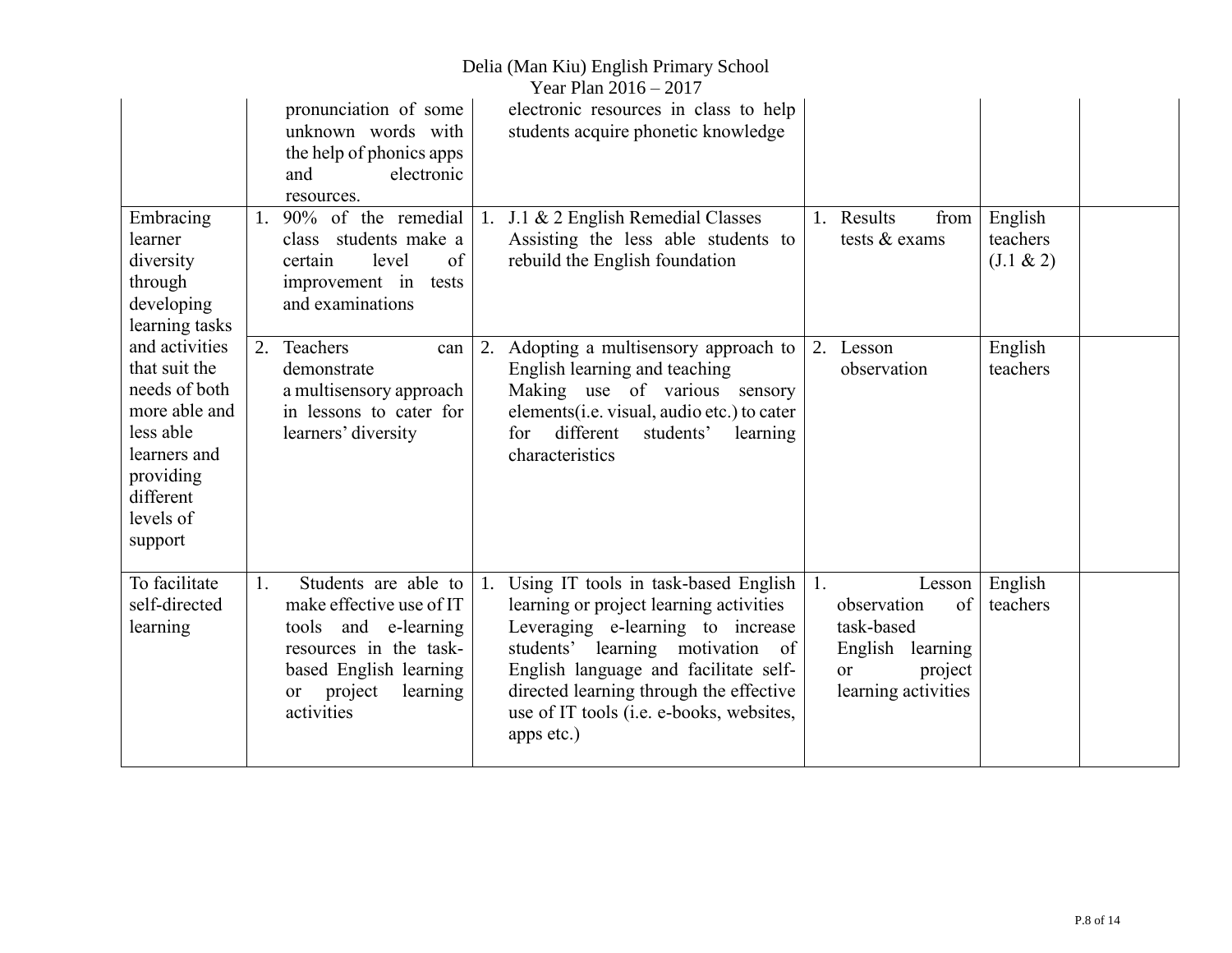## Mathematics **Major Concern 1) E-learning in Mathematics**

| <b>E</b> four ming in <i>Frequencies</i><br>Intended outcome(s) | Success criteria           | <b>Strategy/Task</b>                     | <b>Evaluation</b>    | Person in      | Remark |
|-----------------------------------------------------------------|----------------------------|------------------------------------------|----------------------|----------------|--------|
|                                                                 |                            |                                          | method               | charge         |        |
| Enhance students'                                               | Students highly            | Every J3 – J6 teacher will use iPad in a | the<br>Reports<br>in | $J.3$ to $J.6$ |        |
| learning interest in                                            | participate in the iPad    | Mathematics lesson at least once in the  | Math<br>panel        | Mathematics    |        |
| Mathematics                                                     | learning activities        | whole year.                              | meetings             | teachers       |        |
|                                                                 |                            |                                          |                      |                |        |
|                                                                 |                            |                                          |                      |                |        |
| Encourage teachers to                                           | Mathematics<br>teachers    | Teachers will share the apps that are    | The number of        | All            |        |
| use iPad or computer                                            | look for at least 6 useful | useful for teaching activities in the    | websites<br>apps     | Mathematics    |        |
| for teaching Math                                               | websites for<br>apps       | Mathematics panel meeting                | presented in the     | teacher        |        |
|                                                                 | teaching<br>Mathematics    |                                          | panel meeting        |                |        |
|                                                                 | among different levels     |                                          |                      |                |        |
|                                                                 | and topics                 |                                          |                      |                |        |

## **2) Enhance students' generic and basic calculation skill**

| Intended outcome(s)                                            | Success criteria                                                                       | <b>Strategy/Task</b>                                                                                                                                                                                                                   | <b>Evaluation</b>                      | Person in                      | Remark |
|----------------------------------------------------------------|----------------------------------------------------------------------------------------|----------------------------------------------------------------------------------------------------------------------------------------------------------------------------------------------------------------------------------------|----------------------------------------|--------------------------------|--------|
|                                                                |                                                                                        |                                                                                                                                                                                                                                        | method                                 | charge                         |        |
| Students improve in<br>their calculating speed<br>and accuracy | Group D students' results<br>will be improved by $3\%$<br>in the post quiz.            | 2-minute arithmetic quiz will be<br>done at least once per week. Each<br>class can do 5-8 quizzes per month.                                                                                                                           | Pre and post quiz<br>of daily practice | All<br>Mathematics<br>teachers |        |
|                                                                | $A-C$<br>students'<br>Group<br>results will be improved<br>by 5 $\%$ in the post quiz. | Award scheme will be carried out in<br>the class. Every 10 stamps can be<br>exchanged for a prize. Students will<br>get a stamp if half of their quizzes is<br>correct; they will get 2 stamps if they<br>are all correct in the quiz. |                                        |                                |        |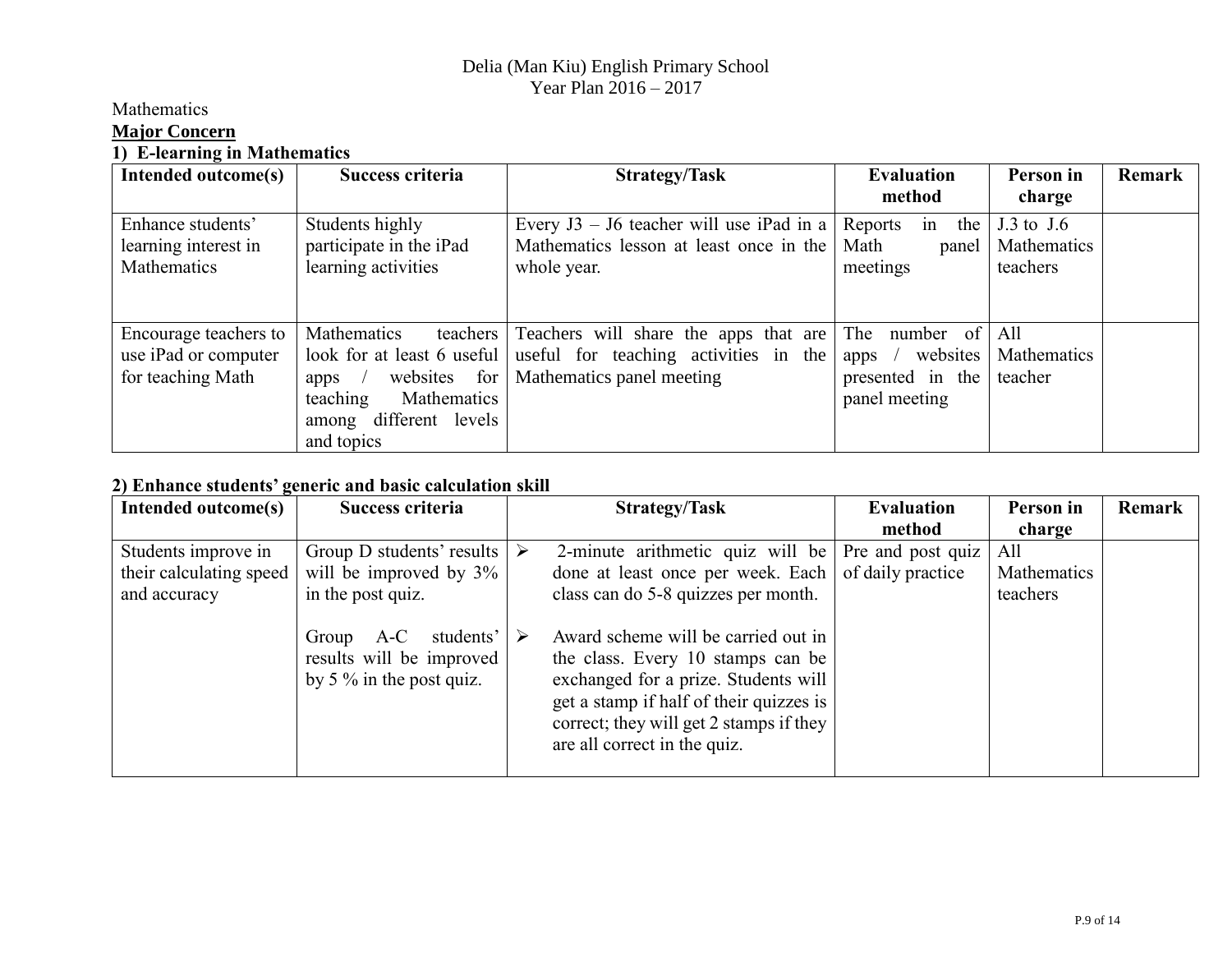Delia (Man Kiu) English Primary School Year Plan 2016 – 2017

|                                                                                           | I CAI I IAII ZVIV<br>$\sim$ $\sim$                                                                                                |                       |                                                                                                                                                                                                                                                                                                |                                                |                                |  |  |
|-------------------------------------------------------------------------------------------|-----------------------------------------------------------------------------------------------------------------------------------|-----------------------|------------------------------------------------------------------------------------------------------------------------------------------------------------------------------------------------------------------------------------------------------------------------------------------------|------------------------------------------------|--------------------------------|--|--|
| Consolidate the low<br>ability students' basic<br>operation skill                         | The accuracy<br>of<br>the<br>participants<br>will<br>be<br>increased by $5\%$ in the<br>post test.                                | $\blacktriangleright$ | A basic operation extra tutorial will   Pre and post<br>be provided. J.2-4 students who are $\vert$<br>weak in basic operation (addition,<br>subtraction, multiplication) will join<br>this extra tutorial.                                                                                    | quizzes                                        | Choi TY                        |  |  |
| Students can learn<br>different generic skills<br>by participating in<br>project learning | Students of each level<br>complete<br>will<br>an<br>individual<br><sub>or</sub><br>group<br>project not later<br>than<br>February | $\blacktriangleright$ | Mathematics teachers of each level<br>will set up a project. The content of  <br>the project is in line with the school  <br>theme: children's world and some<br>Math topics of that level.<br>Students will complete the project in<br>January and February during the<br>Mathematics lesson. | Students' work<br>and teachers'<br>observation | All<br>Mathematics<br>teachers |  |  |

## **3) Improve teaching efficiency of teachers**

| Intended outcome(s)                     | Success criteria                                                                                                                   | <b>Strategy/Task</b>                                                                                                                                                                                                                                             | <b>Evaluation</b><br>method | Person in<br>charge            | Remark |
|-----------------------------------------|------------------------------------------------------------------------------------------------------------------------------------|------------------------------------------------------------------------------------------------------------------------------------------------------------------------------------------------------------------------------------------------------------------|-----------------------------|--------------------------------|--------|
| Optimize the unit plan<br>of each level | Mathematics teachers<br>will complete 3 detailed<br>and well-planned unit<br>plans and teaching<br>materials in the whole<br>year. | Mathematics teachers of each level   CLP forms<br>will discuss the teaching activities,<br>methods and materials of a unit plan<br>in each term.<br>Teachers should prepare the teaching<br>➤<br>materials, worksheets, apps and<br>websites for that unit plan. |                             | All<br>Mathematics<br>teachers |        |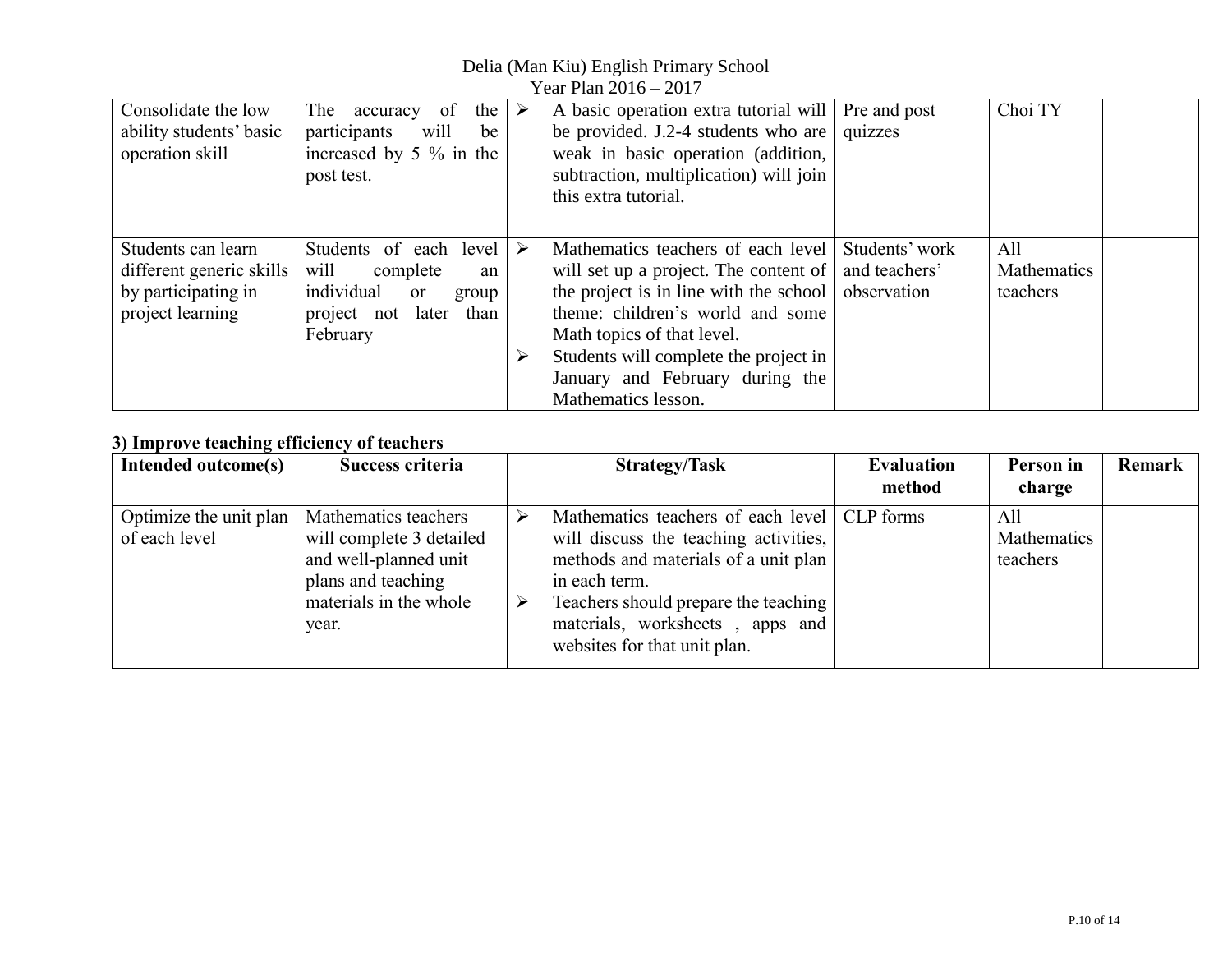| <b>General Studies</b>                                                         |                                                                                         |                                                                                                                                                                                                                                                                                                                      |                                                                                                    |                                        |                |
|--------------------------------------------------------------------------------|-----------------------------------------------------------------------------------------|----------------------------------------------------------------------------------------------------------------------------------------------------------------------------------------------------------------------------------------------------------------------------------------------------------------------|----------------------------------------------------------------------------------------------------|----------------------------------------|----------------|
| <b>Intended</b><br>outcome(s)                                                  | Success criteria                                                                        | <b>Strategy/Task</b>                                                                                                                                                                                                                                                                                                 | <b>Evaluation method</b>                                                                           | Person in<br>charge                    | <b>Remarks</b> |
| 1.<br>Students can<br>explore more<br>general,<br>important local<br>and world | Students can<br>understand more<br>current affairs by<br>sharing of news                | J.5 & J6 students will do the newspaper<br>cutting as homework monthly. They will<br>do presentations in class biweekly<br>during GS lessons.                                                                                                                                                                        | Students' presentations shared<br>in class and the monthly<br>newspaper homework                   | G.S. panel<br>head<br>G.S.<br>teachers |                |
| issues.                                                                        |                                                                                         | Our school has ordered 2 newspapers<br>for each class daily. (Standard Junior for<br>J4 – J6 students and Goodies for J2-3<br>students respectively) Students can<br>easily get newspaper in school and they<br>can read it during recess time. It creates<br>a reading atmosphere and promotes<br>reading to learn. | Teachers and students can<br>give timely feedback to them.                                         |                                        |                |
|                                                                                | Students can express<br>their interest in<br>exploring different<br>places in Hong Kong | Students of each level will have their<br>educational visits.                                                                                                                                                                                                                                                        | Performance of the follow-up<br>worksheets<br>Students' responses and<br>sharing of their findings |                                        |                |
|                                                                                | Students can<br>demonstrate project<br>learning skills in<br>doing projects             | Our PTI theme this year is children's<br>world. Different levels of students<br>would learn different project learning<br>skills through the projects.                                                                                                                                                               | Progress and students'<br>performance in the projects                                              |                                        |                |
|                                                                                | Every class has a<br>monthly library<br>lesson                                          | Starting from October, there is one<br>library lesson monthly to let students<br>read GS related materials (e.g. story<br>books and magazines). It can raise<br>students' interests of the subject and<br>promote reading to learn. More books<br>will be bought in this academic year.                              | Sharing of the book summary<br>to students in class.                                               |                                        |                |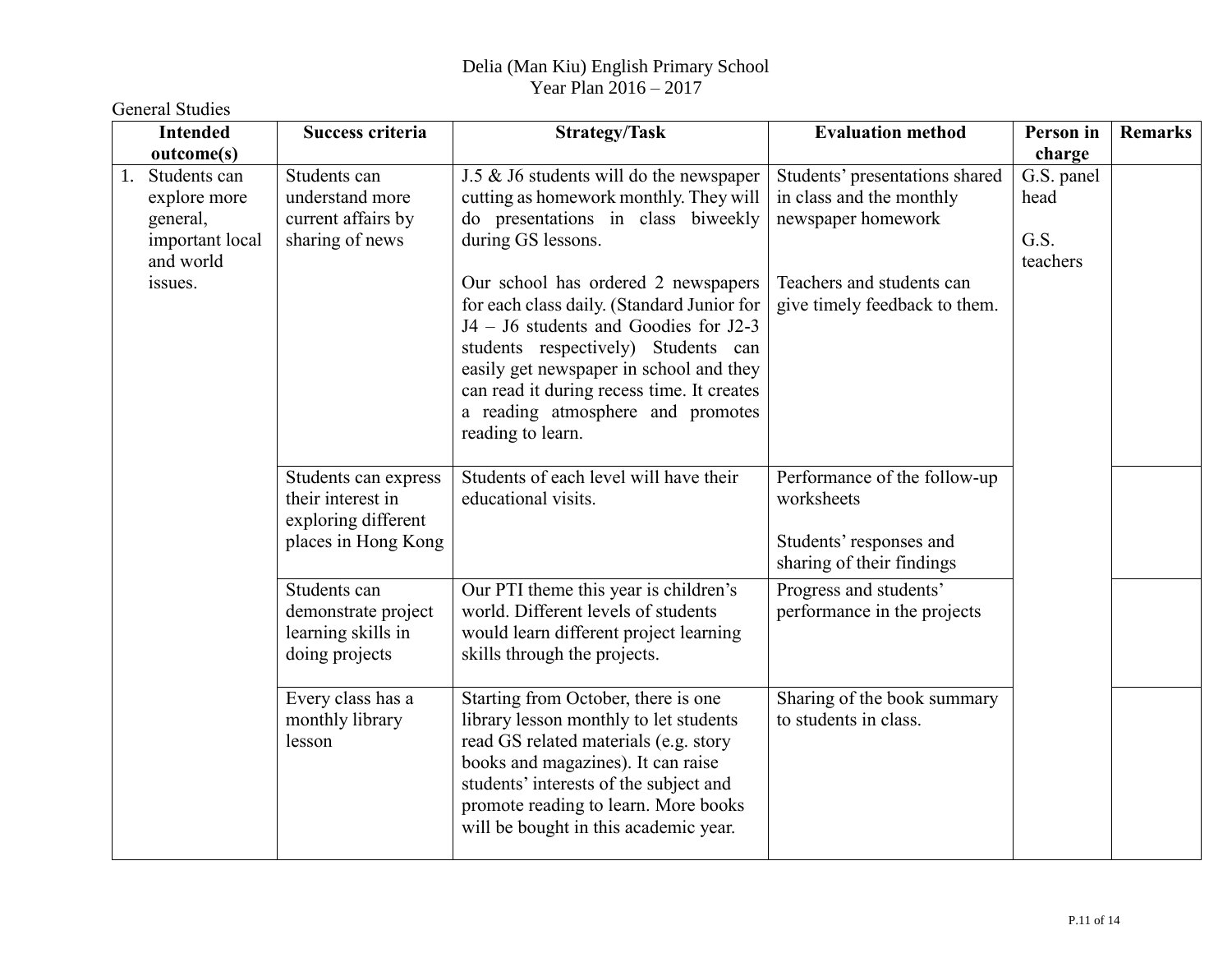Delia (Man Kiu) English Primary School Year Plan 2016 – 2017

|    | Students can   | More than 350          | More promotion of the activity will be   | The number of students who     | G.S. panel |  |
|----|----------------|------------------------|------------------------------------------|--------------------------------|------------|--|
|    | show their     | participants in "One   | done. Students have a chance to take     | join the scheme and the        | head       |  |
|    | awareness of   | person one flower      | care of a plant and observe the growth   | record sheets about the        |            |  |
|    | the            | scheme"                | of it.                                   | growth of their plants         | G.S.       |  |
|    | environmental  |                        |                                          |                                | teachers   |  |
|    | protection and |                        | They will complete a report to record    |                                |            |  |
|    | act it in the  |                        | the growth of the plant. Pictures and    |                                |            |  |
|    | daily life.    |                        | description are needed in the report.    |                                |            |  |
|    |                | Fully utilize the food | Starting from September, janitors and    | Weight of the food waste       |            |  |
|    |                | waste decomposer       | students helpers are collecting food     |                                |            |  |
|    |                |                        | waste at lunch time and put the food     | Teachers' observation of the   |            |  |
|    |                |                        |                                          |                                |            |  |
|    |                |                        | residue in the food waste decomposer     | growth of the plants in school |            |  |
|    |                |                        | after school. The decomposer would       | after adding the fertilizer    |            |  |
|    |                |                        | generate liquid fertilizer that can be   |                                |            |  |
|    |                |                        | used to water plants.                    |                                |            |  |
|    |                |                        |                                          |                                |            |  |
|    |                |                        | The decomposer can not only reduce       |                                |            |  |
|    |                |                        | the amount of food waste, but also help  |                                |            |  |
|    |                |                        | to reuse the liquid product to water the |                                |            |  |
|    |                |                        | plants in school.                        |                                |            |  |
| 3. | Students can   | More than 70% of       | Co-operate with class teachers to        | The number of students who     | G.S. panel |  |
|    | develop a      | students can have      | develop a long-lasting healthy eating    | get the prize                  | head       |  |
|    | healthy eating | healthy eating habits  | habit for students throughout the year.  | Class teachers, classmates and |            |  |
|    | habit and      | in school.             |                                          | student helpers can help to do | G.S.       |  |
|    | understand the |                        | Students would learn some healthy        | the monitoring during first    | teachers   |  |
|    | importance of  |                        | eating habits through PowerPoint slides  | recess.                        |            |  |
|    | the fitness of |                        | and worksheets. Moreover, students       |                                |            |  |
|    | their bodies.  |                        | will be given stickers if they have      | Survey of students' choice of  |            |  |
|    |                |                        | brought healthy food on Monday. The      | their diet                     |            |  |
|    |                |                        | stickers will be stuck in a record card. |                                |            |  |
|    |                |                        |                                          |                                |            |  |
|    |                |                        | Students get 5 or more stickers in 2     |                                |            |  |
|    |                |                        | months will be awarded.                  |                                |            |  |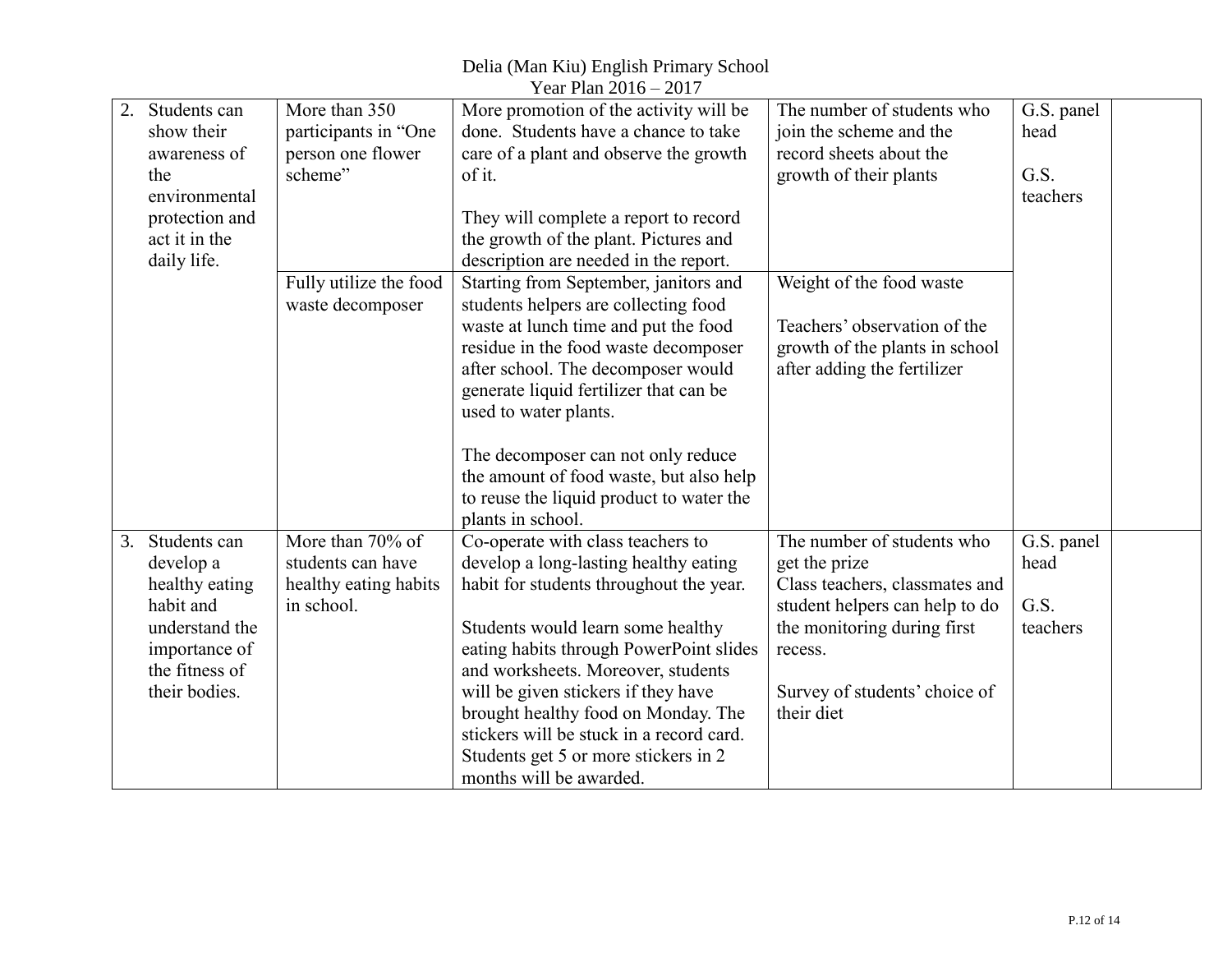Delia (Man Kiu) English Primary School

| Year Plan $2016 - 2017$ |                      |                                         |                                 |            |  |  |  |  |
|-------------------------|----------------------|-----------------------------------------|---------------------------------|------------|--|--|--|--|
| 4. Students can         | More than 70 $\%$ of | Arrange the Science Fun Day to arouse   | The cue card next to booth      | G.S. panel |  |  |  |  |
| develop the             | students participate | the interest in learning technology and | games to check students'        | head       |  |  |  |  |
| interest of             | in the Science Fun   | science.                                | understanding                   |            |  |  |  |  |
| learning the            | Day                  |                                         |                                 | G.S.       |  |  |  |  |
| knowledge of            |                      | The booth games will be designed to let | The number of students who      | teachers   |  |  |  |  |
| science and             |                      | students do more hands-on experiment    | join the activity and their     |            |  |  |  |  |
| technology              |                      | instead of demonstrations only. New     | performance during              |            |  |  |  |  |
|                         |                      | booth games should be added every       | competitions and                |            |  |  |  |  |
|                         |                      | year.                                   | demonstrations                  |            |  |  |  |  |
|                         |                      |                                         |                                 |            |  |  |  |  |
|                         | Each teacher can use | Using tablets to enhance students'      | Teachers' reports and           |            |  |  |  |  |
|                         | the tablet once in   | information technology skills and       | students' performances and      |            |  |  |  |  |
|                         | one of their classes | motivation in learning G.S.             | responses in the class with the |            |  |  |  |  |
|                         |                      |                                         | help of tablets                 |            |  |  |  |  |

#### Student Support

Major concern: Enhance students' moral education

| Success Criteria                                                       | Strategy/Task                                                                                                                                                                                          | <b>Evaluation Method</b>                                                                                | Person in<br>charge                | Remark                                              |
|------------------------------------------------------------------------|--------------------------------------------------------------------------------------------------------------------------------------------------------------------------------------------------------|---------------------------------------------------------------------------------------------------------|------------------------------------|-----------------------------------------------------|
| * 70% of prefects<br>think they have<br>improved in self<br>evaluation | Prefects:<br>* Weekly pPrefect leader group<br>meetings<br>* Prefects working in echelon -<br>mentorship programme<br>* Prefects' meetings during self-<br>evaluation period<br>* 2 half-day workshops | Prefects:<br>* Self-evaluation<br>form<br>Teacher:<br>* Teachers'<br>observation and<br>evaluation form | <b>Students</b><br>Support<br>Team | Time scale:<br>Whole year<br>(Start in<br>November) |
| * Positive feedback<br>from social worker<br>$*$ At least 75%          | Social worker's programme<br>Encourage students to join Junior                                                                                                                                         | External<br>organization:<br>* Feedback from<br>social worker<br>* The number of                        |                                    |                                                     |
|                                                                        | participants                                                                                                                                                                                           | Police Call (JPC)                                                                                       | applicants and                     |                                                     |